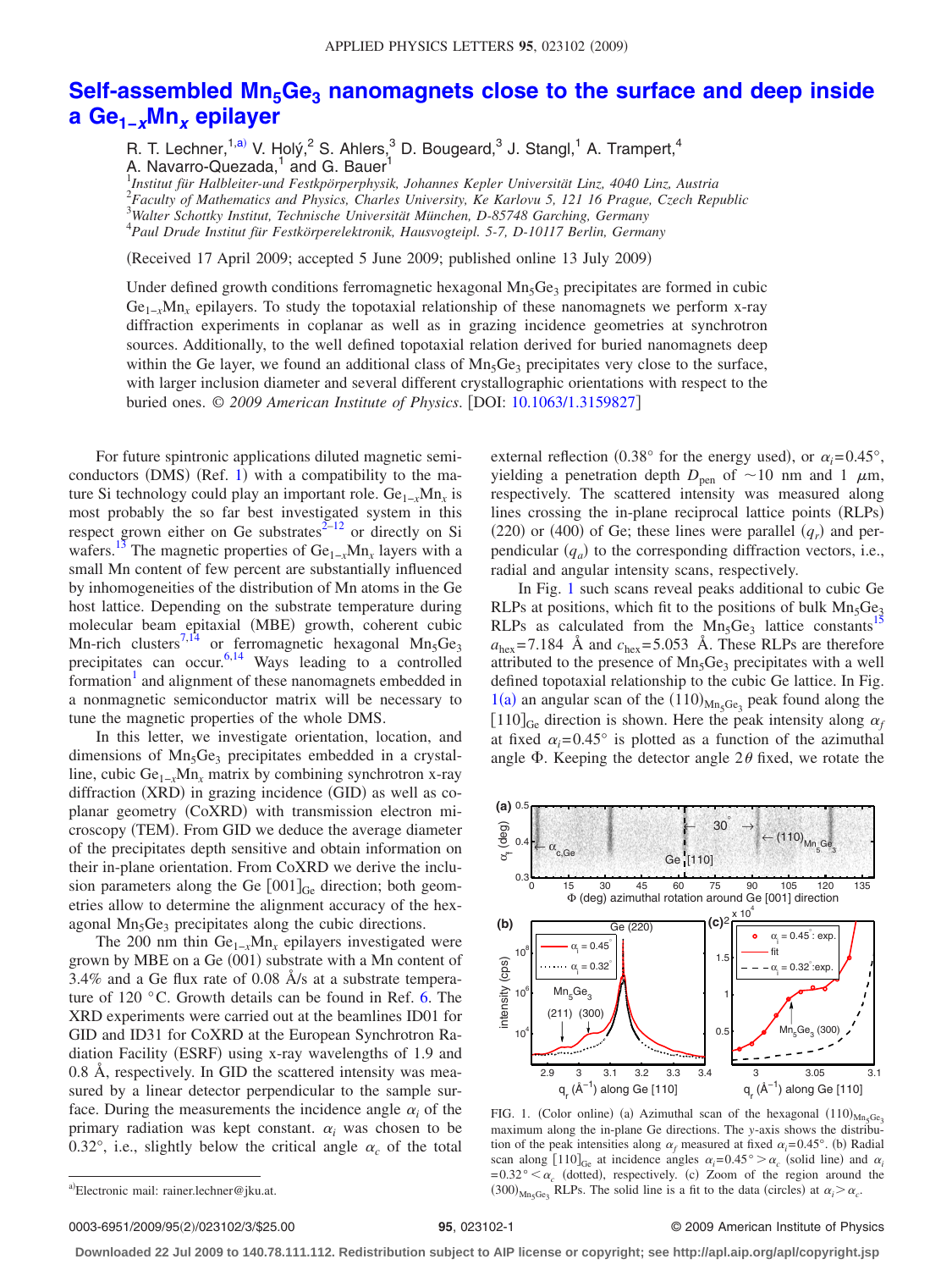<span id="page-1-0"></span>

FIG. 2. (Color online) (a) Radial scan along the  $[100]_{Ge}$  direction at an incidence angles  $\alpha_i = 0.45^\circ$  around the  $(400)_{Ge}$  RLP. Several Mn<sub>5</sub>Ge<sub>3</sub> Bragg peaks are visible. (b) Measurements (symbols) and fits (lines) of the  $(111)_{\text{Mn}_5\text{Ge}_3}$  Bragg peak measured at about 10 nm (squares) and 1  $\mu$ m (circles) penetration depth, respectively. The scans are normalized to the illuminated area. (c) The same as in (b), but for the  $(004)_{Mn_5Ge_3}$  RLP.

sample in azimuthal direction from  $[110]_{Ge}$  direction by  $\pm 70^{\circ}$  around the [001]<sub>Ge</sub> surface normal. Instead of a hexagonal 60° symmetry we found a 30° one, related to two orientations mutually rotated by 30 $^{\circ}$  around  $[001]_{Ge}$ . The  $(110)_{\text{Mn}_5\text{Ge}_3}$  peak is only detectable for  $\alpha_f \ge \alpha_c$ . This proves that the scattered peak intensity originates from regions within the Ge layer and not from the epilayer surface. In the radial scan in Fig.  $1(b)$  $1(b)$ , left of the Ge  $(220)$  RLP two peaks for  $\alpha_i$ =0.45° are visible that can be related to two Mn<sub>5</sub>Ge<sub>3</sub> hexagonal Bragg peaks: the  $(211)_{\text{Mn}_5\text{Ge}_3}$  and the  $(300)_{\text{Mn}_5\text{Ge}_3}$ respectively. The position of the  $(300)_{\text{Mn}_5\text{Ge}_3}$  peak is located in the  $[110]_{Ge}$  direction, which reveals that the  $(100)_{Mn_5Ge_3}$ plane is parallel to the  $(110)_{Ge}$  plane, while the  $(001)_{Mn_5Ge_3}$ plane is parallel to  $(001)_{\text{Ge}}$ , i.e., the  $c_{\text{hex}}$ -axis is parallel to the  $[001]_{Ge}$  direction. With the 30° periodicity obtained from the angular scan of Fig.  $1(a)$  $1(a)$ , there are therefore two equivalent in-plane orientations of the precipitates exhibiting an angle between the Mn<sub>5</sub>Ge<sub>3</sub>  $a_{\text{hex}}$ -axis and the  $[110]_{\text{Ge}}$  direction of either 0° or 30°. These two orientations correspond to the lattice plane relations  $\text{Mn}_5\text{Ge}_3 \parallel (110)_{\text{Ge}}$  or  $(110)_{\text{Mn}_5\text{Ge}_3}$  ||  $(110)_{\text{Ge}}$ , which confirm and extend the topotaxial relationship obtained in previously performed TEM studies,  $\binom{6}{110}$ <sub>Mn<sub>5</sub>Ge<sub>3</sub></sub>  $\left[\binom{110}{\text{Ge}}\right]$ <sub>Ge</sub>.

For  $\alpha_i = 0.32^{\circ}$ , i.e.,  $D_{\text{pen}} \sim 10$  nm, the  $(300)_{\text{Mn}_5\text{Ge}_3}$  vanishes in Fig.  $1(b)$  $1(b)$  and in the close-up Fig.  $1(c)$ . Thiscan be only explained by precipitates located more than 10 nm away from the layer surface, which is also confirmed by TEM studies, where  $Mn_5Ge_3$  precipitates were found only close to the Ge-layer-Ge-substrate interface. $6,14$  $6,14$  These are denoted as *buried* precipitates.

The  $(211)_{\text{Mn}_5\text{Ge}_3}$  peak, in contrast, is visible both in the  $\alpha_i = 0.45^\circ$  and faintly in the  $\alpha_i = 0.32^\circ$  scan of Fig. 1([b](#page-0-1)). The presence of this peak for both values of  $\alpha_i$  indicates the presence of an additional orientation either of buried precipitates, or of precipitates located close to the epilayer surface.

Even more precipitate orientations were found in radial GID scans along the in-plane  $[100]_{Ge}$  direction as shown in Fig. [2.](#page-1-0) Several different topotaxial relationships were found.

The  $(310)$ ,  $(221)$  $(221)$  $(221)$ ,  $(311)$ ,  $(411)$ , and  $(004)$  RLPs in Fig.  $2(a)$  as well as the  $(111)$  RLP [see Fig. [2](#page-1-0)(b)] are fingerprints for Mn5Ge3 precipitates with various inclined orientations with respect to the Ge host lattice. From the  $(310)_{Mn_5Ge_3}$  RLP, e.g., we found that the  $[100]_{\text{Mn}_5\text{Ge}_3}$  direction makes an in-plane angle of 43.9° with  $[100]_{Ge}$ , whereas the  $c_{hex}$ -axis is parallel to  $[001]_{\text{Ge}}$ . From the  $(111)_{\text{Mn}_5\text{Ge}_3}$  RLP we can determine that the  $c_{\text{hex}}$ -axis of this class of precipitates is [incli](#page-1-0)ned [by 3](#page-1-0)5.1° to  $[001]_{\text{Ge}}$ . The  $(004)_{\text{Mn}_5\text{Ge}_3}$  RLP in Figs. 2(a) and 2(c), for instance, originates from precipitates with  $c_{\text{hex}}$ -axis  $\perp$  to the  $[001]_{\text{Ge}}$  direction, i.e., tilted by 90° with respect to the buried precipitates. The detected RLP positions are in good agreement with the calculated positions marked by the arrows in Fig.  $2(a)$  $2(a)$ . Thus, there is strong evidence for only one single structural species of precipitates, i.e.,  $Mn_5Ge_3$ , within the Ge layer but depicting different orientation classes. We found no evidence for precipitates with a different crystal structure such as  $Mn_{11}Ge_8$ , as reported by other groups.<sup>16[–18](#page-2-9)</sup>

The orientation classes seem to form at a different depths of the  $Ge_{1-x}Mn_x$  film. From the fact that the  $(111)_{Mn_5Ge_3}$  and  $(004)_{\text{Mn}_5\text{Ge}_3}$  RLPs in Figs. [2](#page-1-0)(b) and 2(c) are already visible below the critical angle  $\alpha_c$ , i.e., at a penetration depth of only 10 nm, we deduce that these peaks originate from precipitates close to the surface. We denote these ones for brevity as *surface* precipitates. The higher intensity of these peaks at  $\alpha_i$ =0.32° with respect to  $\alpha_i$ =0.45° is related to an enhanced scattering close to  $\alpha_c$ .<sup>[19](#page-2-10)</sup> The appearance of additional peaks with nonparallel RLPs could lead to the assumption of a powderlike distribution of the surface precipitates, where all crystallographic directions exist. This should result in a Debye ring along the angular direction of the RLPs. For all RLPs in Fig. [2,](#page-1-0) however, we measure a *finite* angular full width half maximum (FWHM)  $\Delta\Phi$ . From this we conclude that the surface precipitates can be classified by a finite, limited number of well defined crystallographic orientations with respect to the Ge lattice.

To probe orientations and sizes of all precipitates along the  $[001]_{Ge}$  growth direction, i.e., along  $q_z$ , we record radial scans in coplanar geometry covering a large range of  $q<sub>z</sub>$  from 1.5 to ~10 Å<sup>-1</sup>. In Fig. [3](#page-2-11)(a) the section around the  $(004)_{Ge}$ RLP is shown. The arrows in Fig. [3](#page-2-11) mark the theoretical positions of  $Mn_5Ge_3$  RLPs, but only two peaks can be detected: the  $(002)_{\text{Mn}_5\text{Ge}_3}$  and  $(004)_{\text{Mn}_5\text{Ge}_3}$ . These peaks correspond to an orientation of the  $c_{\text{hex}}$ -axis parallel to  $[001]_{\text{Ge}}$ and are therefore attributed to the buried precipitates found in Fig. [1.](#page-0-1)

No  $Mn_5Ge_3$  peaks other than those expected for buried precipitates were detected in CoXRD [see Fig.  $3(a)$  $3(a)$ ]. Since in GID geometry a larger sample area  $(7 \text{ mm}^2)$  is illuminated as compared to the coplanar setup  $(\sim 1 \text{ mm}^2)$  and due to the limited penetration depth, GID is more sensitive to precipitates close to the surface with various orientations. Hence, the signal found in the GID scans of Fig.  $2(a)$  $2(a)$  relates to a *minority* of precipitates and is not sufficient to be detected in CoXRD, where the diffracted intensity mainly stems from buried precipitates. The observation that precipitates form in majority as buried ones is further supported by magnetometry measurements (not shown), where the magnetic easy  $c_{\text{hex}}$ -axis<sup>20</sup> of Mn<sub>5</sub>Ge<sub>3</sub> was found to be perpendicular to the sample surface, corresponding to a majority of buried nanomagnets with their  $c_{\text{hex}}$ -axis aligned  $\parallel [001]_{\text{Ge}}$ .

**Downloaded 22 Jul 2009 to 140.78.111.112. Redistribution subject to AIP license or copyright; see http://apl.aip.org/apl/copyright.jsp**